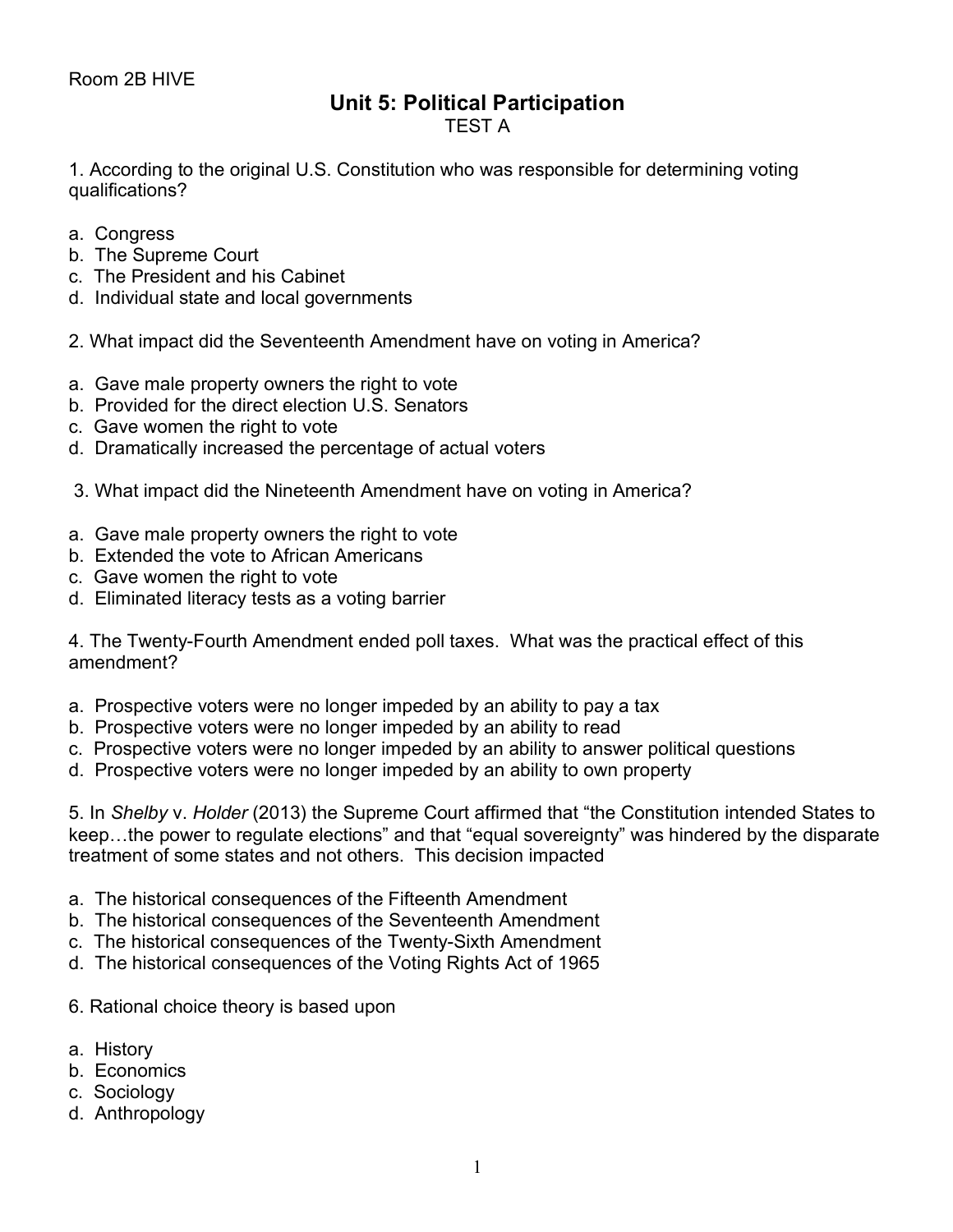- 7. Retrospective voting models emphasize
- a. Prospective issues
- b. Polls
- c. Party labels
- d. Performance
- 8. Prospective voting models emphasize
- a. Polls and public opinion
- b. Promises and compelling visions
- c. Culture and family influences
- d. Religious and ethnic traditions
- 9. Which of the following scenarios exemplifies a split-ticket vote?
- a. Tom votes for a Democrat for president and a Democrat for the Senate on the same ballot b. Tom votes for a Democrat for president and chooses not to vote for anybody else on the same ballot
- c. Tom votes for a Republican for president and a Democrat for the House in the next election
- d. Tom votes for a Democrat for president and a Republican for the Senate on the same ballot
- 10. According to political science, what is the number one determining factor of a person's vote?
- a. Age
- b. Race
- c. Income
- d. Partisan identification (ID)

Turnout of U.S. Voting Eligible Population, 2000-2012

2000 55%

- 2002 41%
- 2004 61%
- 2006 41%
- 2008 63%
- 2010 42%
- 2012 59%

Source: McDonald, United States Elections Project

- 11. What conclusion can be drawn from the voting data above?
- a. Voting around the world is more popular than in the U.S.
- b. Voting rates are relatively high in the U.S.
- c. Presidential elections elicit a higher voter turnout
- d. Congressional elections draw high turnout rates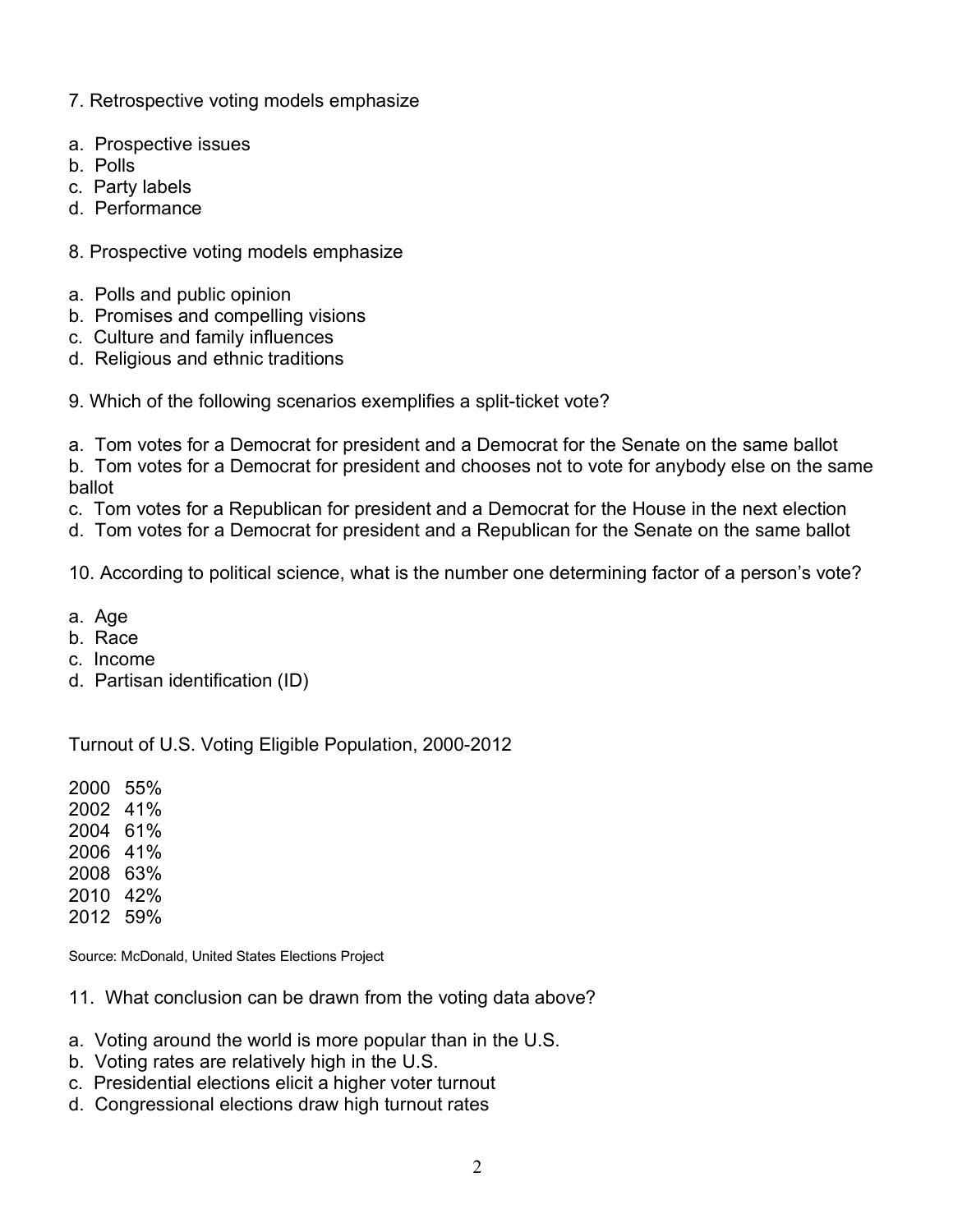12. All of the following demographic characteristics would describe the typical voter EXCEPT

- a. White
- b. Older
- c. College-educated
- d. Non-religious (Secular)
- 13. A Democrat would most likely say
- a. "Make voting easier"
- b. "Only the educated should be allowed to vote"
- c. "Voting is for old people"
- d. "Requiring voter ID is the right thing to do"
- 14. A Republican would most likely say
- a. "Make voting easier"
- b. "Only the educated should be allowed to vote"
- c. "Voting is for old people"
- d. "Requiring voter ID is the right thing to do"

15. In a recent Supreme Court decision it was argued, "It is for state legislatures to weigh the costs and benefits of possible changes to their election codes, and their judgment must prevail unless it imposes a severe and unjustified overall burden upon the right to vote, or is intended to disadvantage a particular class," (See *Crawford* v *Marion County Election Board*, 2008)

The Supreme Court justice who wrote this opinion would most likely be a

- a. Democrat
- b. Republican
- c. Libertarian
- d. Independent

16. In our democracy political parties, interest groups, elections and media are examples of

- a. Policy-making institutions
- b. Linkage institutions
- c. Partisan institutions
- d. Publicly held institutions

17. The U.S. Constitution says NOTHING about political parties. Why?

- a. The founding fathers feared factions
- b. There were no parties at that time in history
- c. There was only one party at that time in history
- d. It was considered an oversight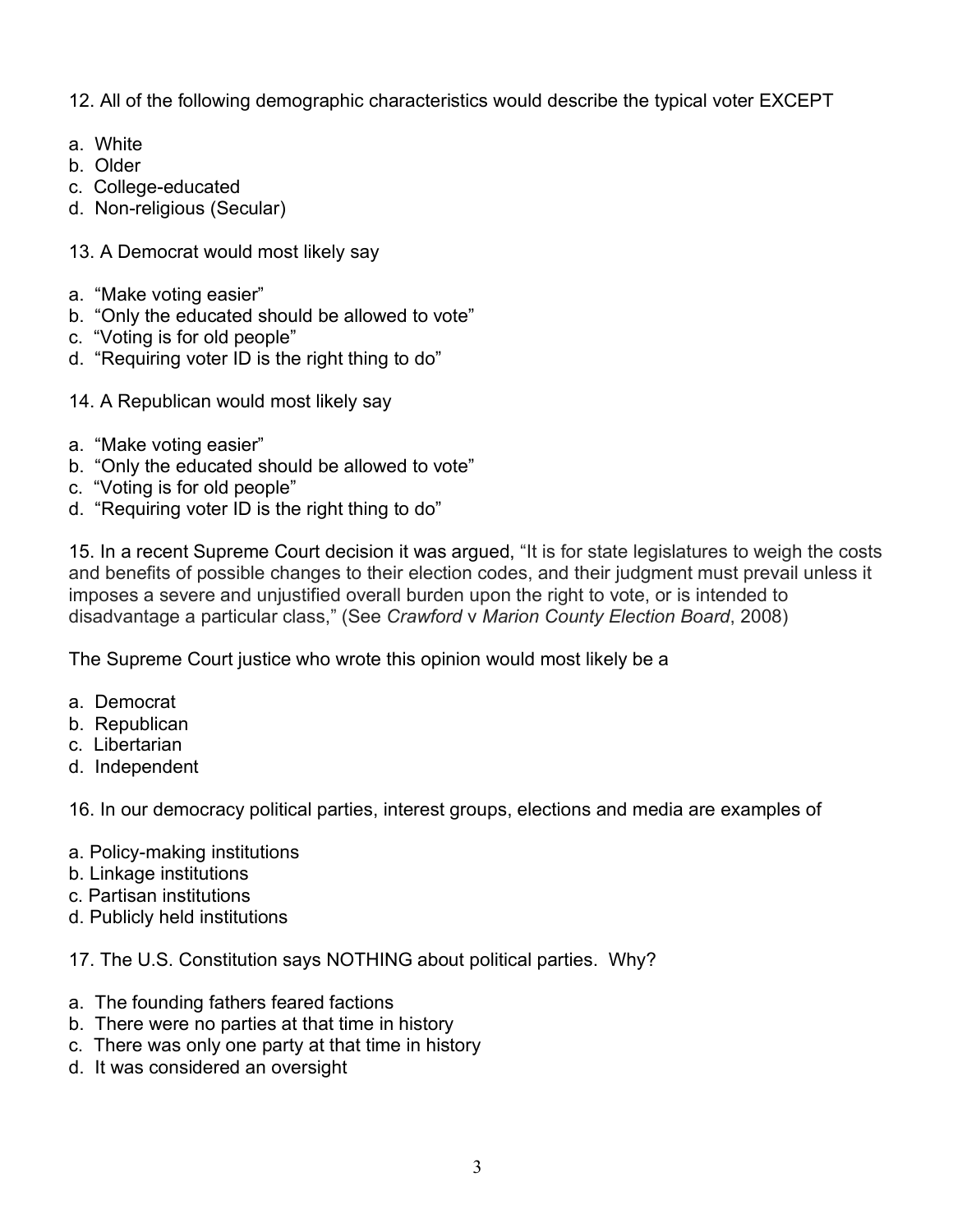18. Which of the following political party objectives is considered their primary goal?

- a. Staff the government
- b. Nominate candidates
- c. Fund campaigns
- d. Win elections

19. Which of the following best describes the political party system in the United States?

- a. Dominant party system
- b. Multi-party system
- c. Two-party system
- d. Three-party system

20. Though partisan identification (ID) continues to be a major determinant of ones vote, today's political parties are generally

- a. Stronger
- b. Weaker
- c. Similar
- d. Bipartisan

21. Political scientists agree that information technology has weakened political parties. This is because information technology

- a. Has enabled candidate-centered campaigns
- b. Has made campaigns significantly more expensive
- c. Has considerably increased voter turnout
- d. Has increased trust and faith in the political process, but not political parties

22. Voters in the South tend to be solid supporters of the

- a. Democratic Party
- b. Republican Party
- c. Minor Parties
- d. Voters in the South show no consistent preference

23. This term is used when a local party leader builds loyalty and devotion by passing out perks and privileges. As our political process has grown more and more democratic and as our political parties have grown weaker and weaker we see these less and less.

- a. Party machine
- b. Party platform
- c. Party plank
- d. Party caucus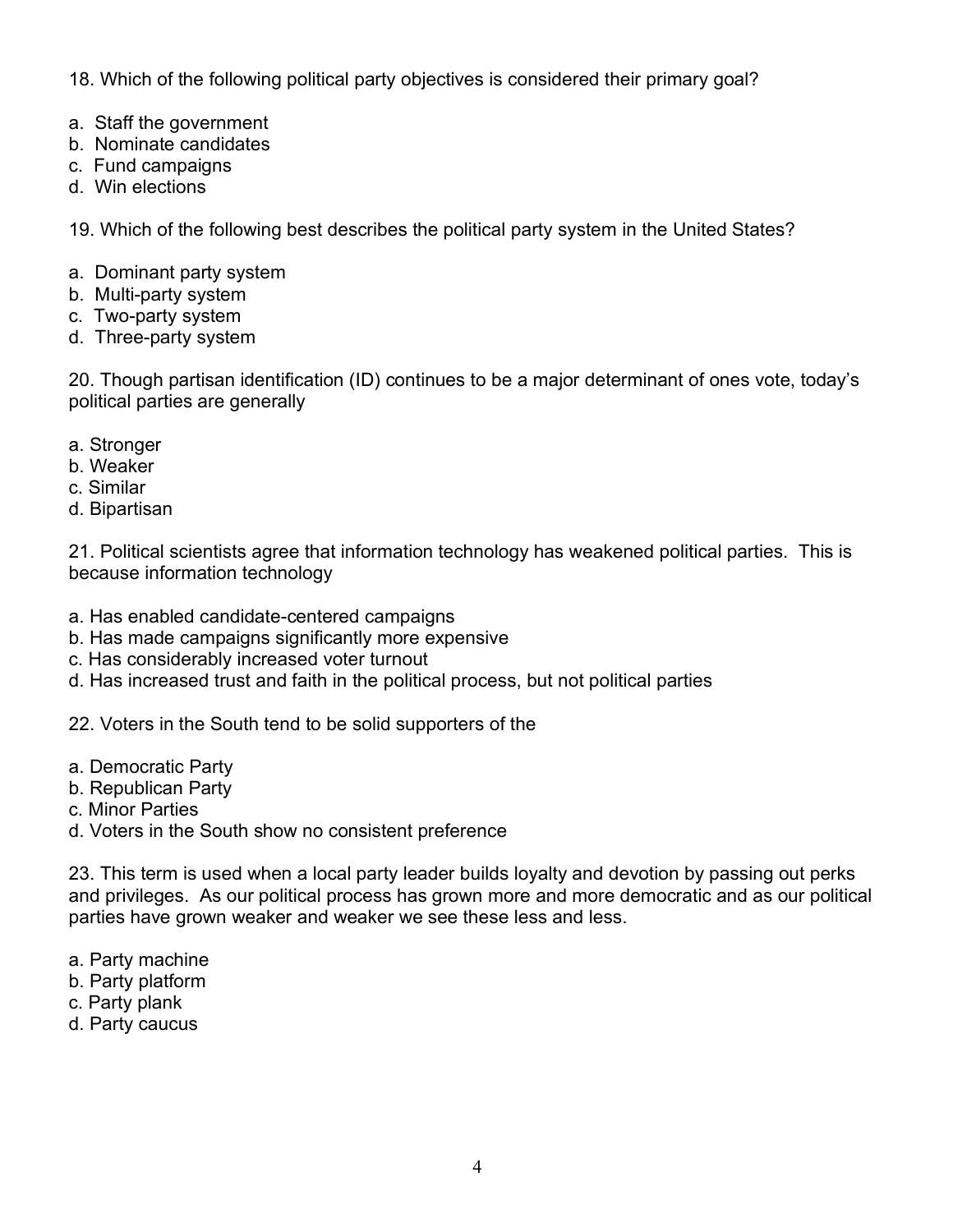24. The Democratic and Republican parties are decentralized. Which of the following provides an example?

- a. The two political parties hold to rigid platforms
- b. The leader of the two respective political parties controls all decisions
- c. Leadership and issues can vary from state to state
- d. Democrats in some states align with Republicans in other states

25. Plurality elections go a long way to explain our political party system. What is true of plurality elections?

- a. Most votes win
- b. Majority wins
- c. Run-off elections are required
- d. You must win twice

26. Which of the following provides an important role played by third parties in American politics?

- a. Third parties champion new issues
- b. Third parties champion rising new candidates
- c. Third parties unite the other two parties
- d. Third parties distract voters from the real issues

27. All of the following help explain why the United States maintains a two-party political system EXCEPT

- a. Rigid ideological policy commitments
- b. Plurality elections
- c. Winner-take-all rules
- d. Single-member districts

28. Which of the following best describes how most Americans perceive interest group activity?

- a. 25% believe interest groups have too much power and authority
- b. 50% believe interest groups have too much power and authority
- c. 75% believe interest groups have too much power and authority
- d. 100% believe interest groups have too much power and authority

29. Who is most likely to join an interest group?

- a. The poor
- b. Working class
- c. Young activists
- d. Those with better than average incomes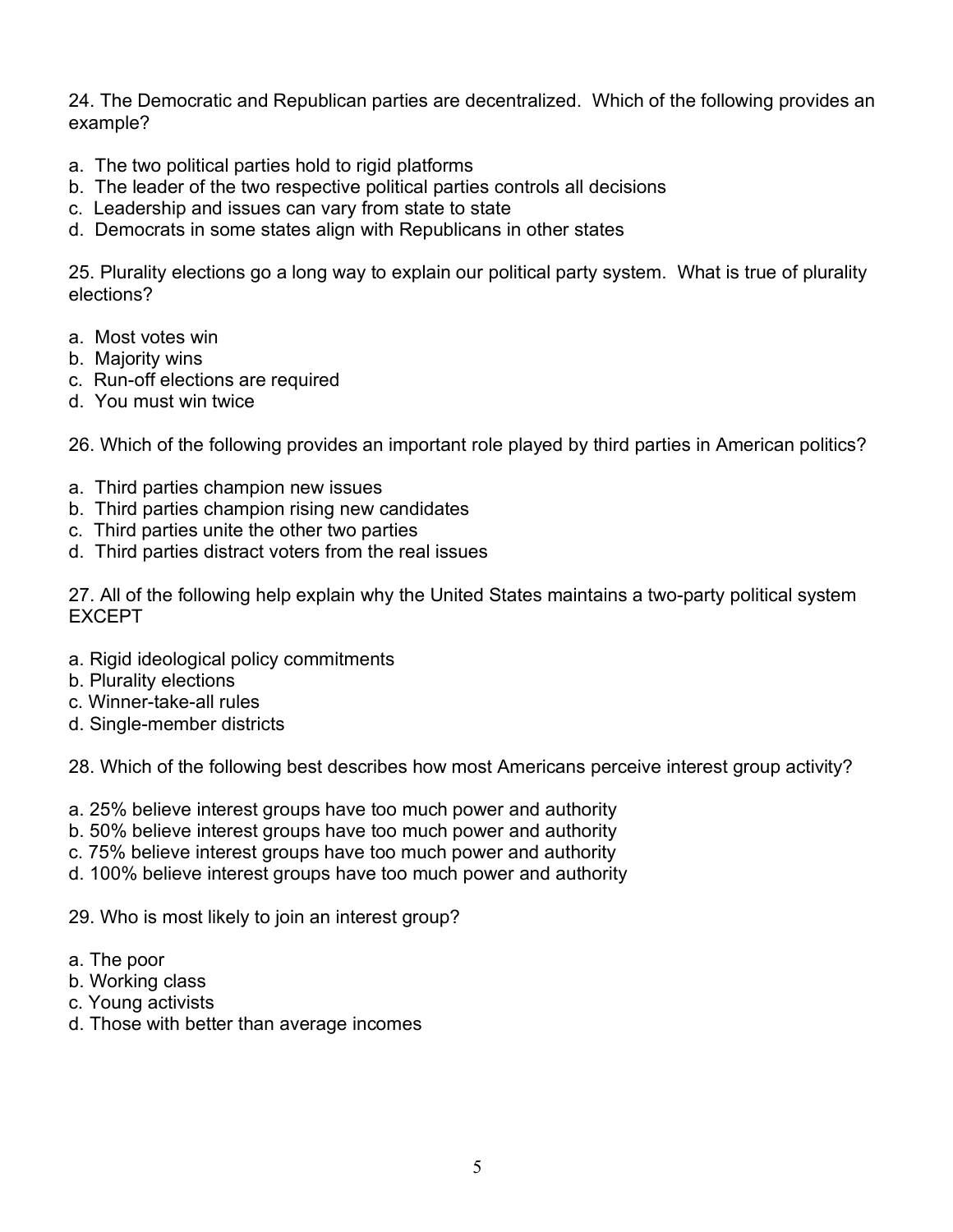## 30. In American politics a free rider is someone who

- a. Votes against all incumbents in both primary and general elections
- b. Receives a benefit from an interest groups without participating
- c. Gives money to local interests but not national interests
- d. Wins an election without facing any opposition

31. Tom resigned from the Senate after serving four consecutive terms. He was quickly hired by a large special interest group in Washington DC where he utilized his contacts to influence public policy. In political science terms Tom

- a. Violated the non-delegation doctrine
- b. Took advantage of an amicus curiae brief
- c. Went through the "revolving door"
- d. Is now employed as an earmark

32. Most political scientists recognize that the single greatest commodity held by interest groups is

- a. The ability to mobilize large numbers of voters
- b. The ability to raise large sums of money
- c. The ability to provide invaluable information
- d. The ability to nominate winning candidates

33. Political Action Committees (PACs) were created to circumvent restrictive campaign laws. PACs primary responsibility is to

- a. Collect money and give it candidates
- b. Disseminate negative campaign ads
- c. Recruit volunteers to work door-to-door for the candidates
- d. Vet potential vice-presidential candidates

34. Which of the following best describe an iron triangle?

- a. A bureaucratic agency, an interest group, and a congressional committee
- b. The president, an interest group, and a congressional committee
- c. Senate majority leader, an interest group, and the president
- d. A Cabinet secretary, a state governor, and a congressional committee

35. Critical elections, often called realignments, are rare occurrences in American politics. Which of the following would be an example of a critical election?

- a. Turnout rates in a presidential election drop below 50%
- b. A leading candidate drops out of a race just prior to the election
- c. A third-party candidate receives the endorsement of a major party
- d. African Americans switch from being Republican to being Democrat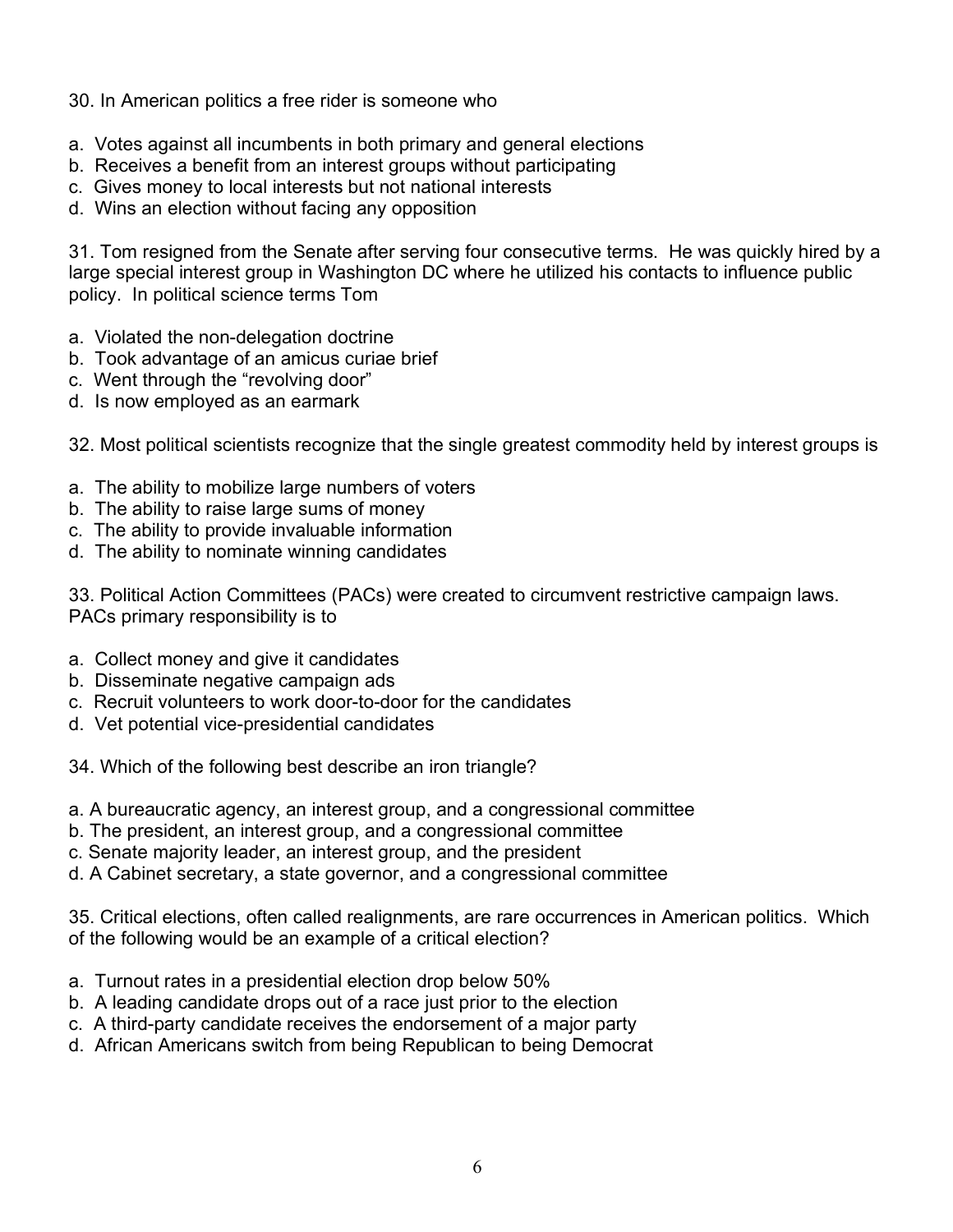36. If political parties primarily want to win elections what do interest groups primarily want to do?

- a. Raise money for campaigns
- b. Influence public policy
- c. Choose candidates
- d. Also win elections

37. Tom has decided to get involved in this year's presidential election. He wants to be a part of choosing the candidates for next fall's presidential election. His party, however, has an incumbent running without a challenger. Tom goes instead to cast a vote for an opposition candidate. At the polling place he is told that unless he switches his membership he cannot vote for a candidate from the opposing party. What rule is his state following?

- a. Open primary
- b. Closed primary
- c. Blanket primary
- d. Non-partisan primary

38. National party conventions, held every four years, have all of the following important objectives EXCEPT

- a. Hold debates between the two leading candidates
- b. Nominate their presidential candidate
- c. A kick-off to the general election campaign
- d. Showcase their platform and prospective ticket

39. Early primaries and caucuses in a national presidential campaign play a disproportionate role. The influence of these early primaries and caucuses is called "frontloading." The two states that traditionally frontload their primaries and caucuses are

- a. Iowa and Nevada
- b. Iowa and New Hampshire
- c. New Hampshire and Nevada
- d. Minnesota and New Mexico

40. When assessing the Electoral College it becomes apparent that large amounts of campaign resources are applied in bellwether states. Why?

- a. These are the few competitive states
- b. These are the home states of the candidates
- c. These are the few states with the highest media costs
- d. These are the most populated states

41. You must win 270 of the 538 electoral votes to become president. If no candidate wins a simple majority in the Electoral College how is our next president chosen?

- a. Supreme Court
- b. Run off election
- c. Vote by state governors
- d. House of Representatives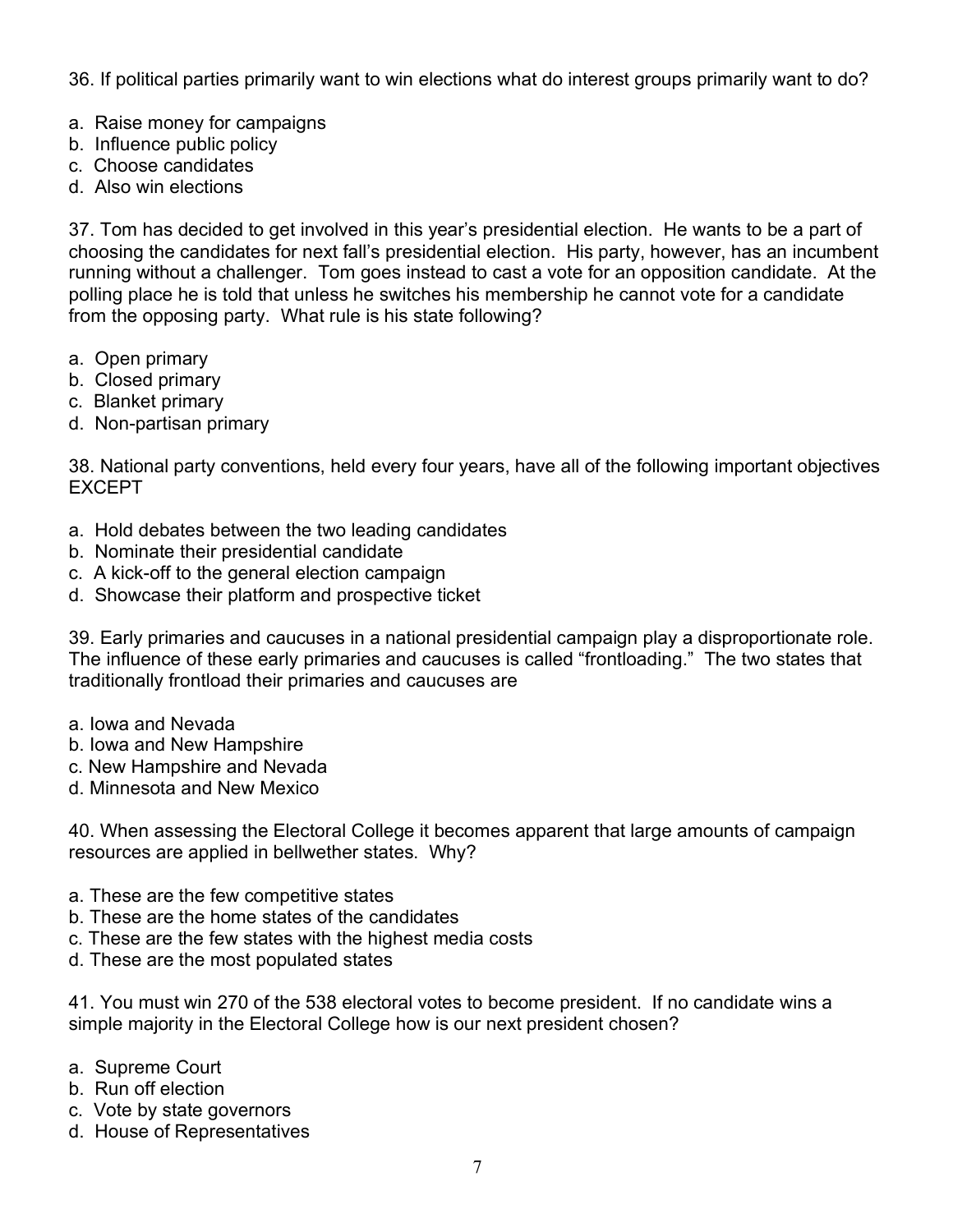42. Look at the following data set and determine the most likely Electoral College outcome for the states provided. [For each state listed their total Electoral College vote is in parenthesis].

2012 Results Votes for Obama Votes for Romney Illinois (20) 3,019,512 2,131,216 Indiana (11) 1,152,887 1,420,543 Iowa (6) 822,544 730,617 Wisconsin (10) 1,620,985 1,407,966

| a. Obama wins 36-11 | c. Obama wins 3 states to 1 |
|---------------------|-----------------------------|
| b. Obama wins 25-22 | d. Romney wins 24-23        |

43. Incumbents have all of the following advantages EXCEPT

| a. Name recognition   | c. Ease of raising money   |
|-----------------------|----------------------------|
| b. Media endorsements | d. Gerrymander protections |

44. Gerrymandered districts have this impact on congressional districts

| a. Less competitive | c. More male oriented |
|---------------------|-----------------------|
| b. More competitive | d. Less diverse       |

45. What does it mean when congressional elections are nationalized?

- a. National issues overtake local issues
- b. Local issues overtake national issues
- c. National candidates overtake local candidates
- d. Local candidates overtake national candidates

46. WANTED: "…a professional who is engaged primarily in the provision of advice and services, such as polling, media, creation and production, and direct mail fundraising, to candidates, their campaigns and other political committees."

This sounds like a job description for a

- a. Political campaign consultant
- b. Candidate for president
- c. Investigative journalist
- d. Political scientist with an interest in campaign theory

47. To win a general election candidates worry about "getting out the vote" (GOTV). All of the following are important strategies to getting out the vote EXCEPT

- a. Likeable branding of the candidate
- b. Money to pay for peoples' votes
- c. Use of social media
- d. Sophisticated micro targeting of potential voters